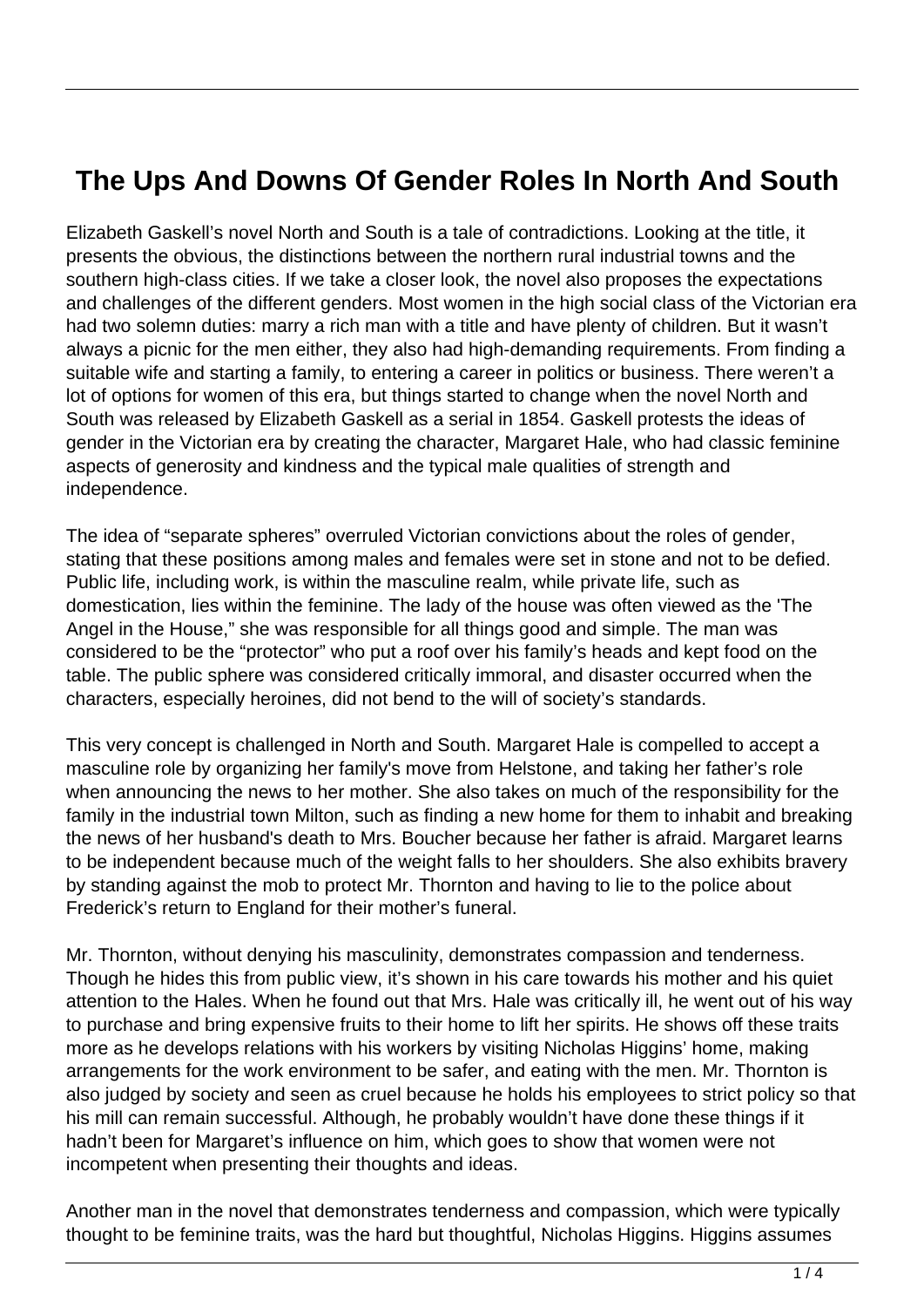the responsibility for raising the Boucher children after the death of their parents and exhibits maternal tenderness and strength with dignity. In Volume II, chapter eleven, when Mr. Thornton visits the Higgins' home to acquire for Nicholas about work, he sees the Boucher children and asks Nicholas if they belong to him, in which he replies, "They're not mine, and they are mine." This indicates that Mr. Higgins also broke the social norm by taking in the Boucher children instead of letting them become orphaned.

Margaret is different from the other women of her era, because she does not oblige to the rules of society, and it's unfortunate because she is highly criticized for her inspiring actions. For example, when she accompanied Frederick to the train station to make sure he got away safely, she was then chastised by Mrs. Thornton because her son, out of jealousy, assumed Margaret had a lover. By being alone with a young man at night she is disobeying the high standards of society for a young woman in her position, even though her true motives were too risky to admit. Another time this is presented in the novel is when Margaret throws herself in front of the mob to protect Mr. Thornton, and of course, he automatically assumes it's because she cares romantically for him. Even when she proceeded to tell him on page 194 in Volume I, chapter twenty-four, "It was only a natural instinct; any woman would have done just the same. We all feel the sanctity of our sex as a high privilege when we see danger."

While Gaskell created characters that challenged the concept of "separate spheres," both the women and men of the Victorian era were enslaved to the requirements ordained by their social classes.

Margaret Hale is seen as a striking character in the novel because she startles her peers with her insistence and stubborn attitude, while also having an ability to make others feel weak under her gaze. But why is she seen as an odd but revolutionary heroine? It is because she defied the aspects that are considered to be a traditional female in high Victorian society. The "Victorian Woman" was known to be timid, proper, and in continuous need of male leadership. Gaskell confronted the gender norms of her day with the characterization of Margaret Hale, who did not fit in with society's ideas about how women should behave. An example of a character in this novel that fits the "true Victorian woman" persona is represented by Margaret's mother Mrs. Hale. The wife of the ex-clergyman was certainly submissive, showing innocence and dullness. Even though she was outraged by her husband's decision to move the family to Milton, she put aside her disputes and followed him just as an ideal wife should.

Women of this era, as well as men, had to be considerate when making decisions, because the choices they made about marriage and relationships, gravely affected their futures. One standard, in particular, for the fitting behavior and features of women, was presented in a poem by Coventry Patmore. In his poem, "Angel in the House" (1854) in which he immortalized his "perfect" Victorian wife. He details the traits and habits that an ideal woman should obtain, and the dedication she must give her husband. A good woman was dutiful to the home and the family, and a man could only reach his full capacity with the encouragement and comfort of his wife.

The one trait in which women possess that men do not, is of course, the capability to have children. Often, women were only valued for their ability to birth children and were seen as a means for producing heirs. It was the social precedent that a woman's role, was first and foremost, to bring children into the world. Victorian standards for women of this time were quite narrowed. The expectations of women and what they expected of themselves was actually very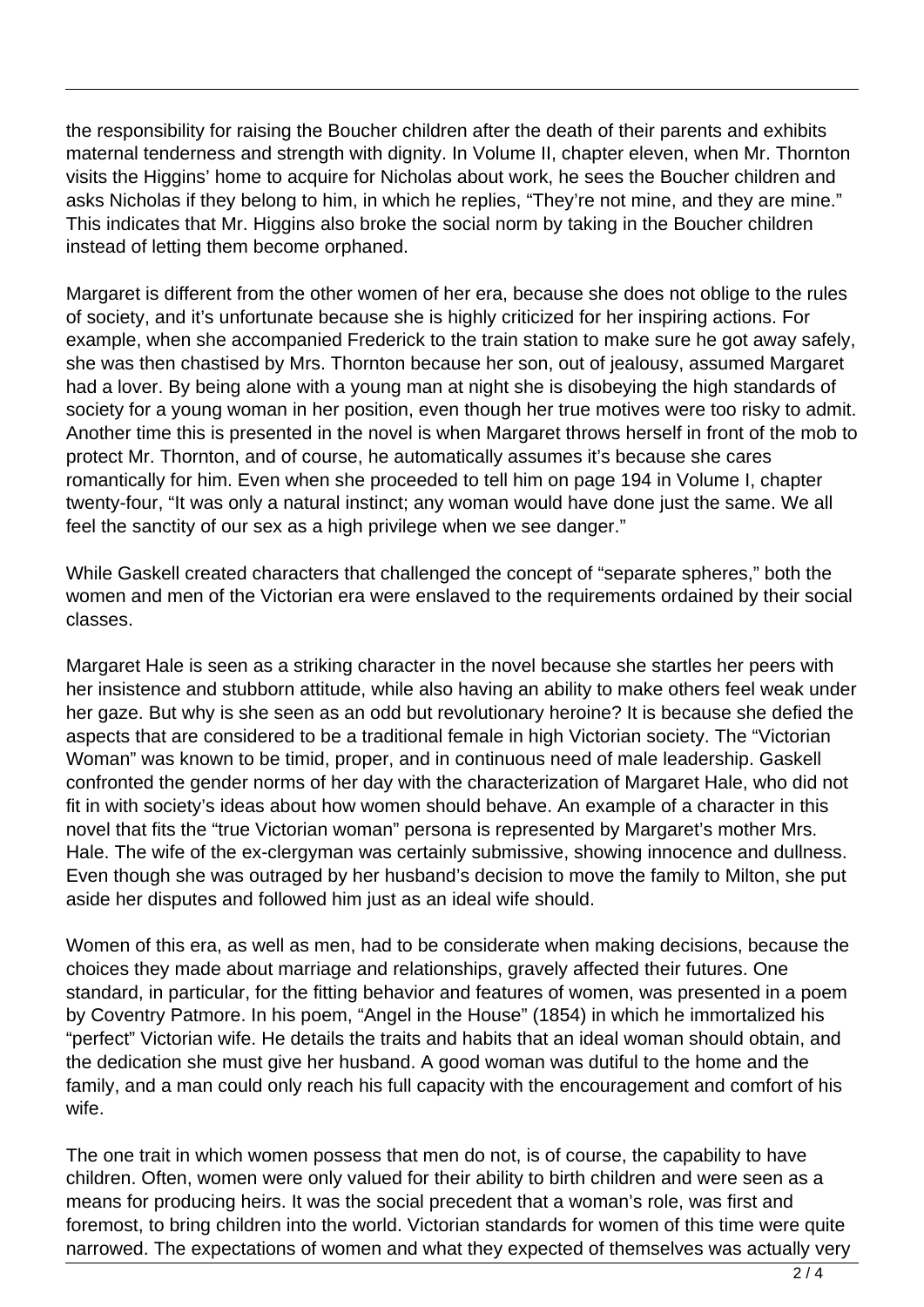little. In the 19th century, in order to maintain uniformity of the home and family, the "ideal" woman must be submissive; something Margaret Hale is far from. Which is represented by her rejecting not one, but two marriage proposals, speaking her mind to Mr. Thornton about his behavior towards his workers, and refusing to put up with Mrs. Thornton as she criticizes Margaret for actions, she herself did not even witness. It was the husband's job to make important decisions for both himself and the family, and their wives were to obey his decisions. Along with Margaret, there was also another female character in the novel who did not follow the traditional ideals of a Victorian woman. The snobbish and demanding Mrs. Thornton.

Mrs. Thornton disregards the gender norms in the absence of her husband. She defends and leads her family, including her son, in whom she teaches to be careful and to be thoughtful about the future. From her sacrifice and divergence from the typical, John grew up to be a successful and prosperous businessman.

While women may have always gotten the short end of the stick, men, (who had more options than women) didn't have everything handed to them on a silver platter. Just as men had high expectations for the ideal Victorian woman, the women along with the rest of society, also had great assumptions for an exemplary Victorian man. Men, not only had to earn a woman's respect before marriage, but they also had to impress the rest of her family as well as their social class. Males were also victims of social pressures because their peers also analyzed them for their accomplishments. In the novel, Mr. Thornton came from a poor background and worked his way up to his position as a successful mill owner. Even though he earned his position among society, instead of inheriting it, he is still criticized by his class and Margaret especially, because he holds his employees to strict policy and pays them what he sees as a "fair wage," which strikes the Milton townspeople as harsh and cruel.

Victorian men were not only competing for respect within their own sex, but they also needed to impress the females as well. If they weren't married, they were seen as degrading, because they had no family to provide for. Supporting a family was a sign of true success within the male sex. Being able to work through hardships and succeed financially while providing for the family, emulated that a man was accomplished in the workforce as well. This made him respectable by his company as well as other men in society.

North and South present the hardships for both men and women in all classes, which is one of the reasons the book is so influential and well known.

Elizabeth Gaskell lived in a time where everything was separated by gender and class. Her novel formerly appeared in twenty weekly episodes from September 1854 to January 1855 in Household Words, edited by Charles Dickens. Gaskell originally wanted to title the novel "Margaret Hale," but Dickens, who imposed on the title "North and South" thought it would make more sense because the book deals with the difference in lifestyle between the rural southern and the industrial north of England. Even though Gaskell, the author, often titled her novels the names of her heroines, she was still a woman and had to oblige to the decisions of her male superiors.

The Victorian era was not an easy time, for women or men, of all classes. If it hadn't been for inspiring writers such as Gaskell, and heroines like Margaret Hale, women of this era would not have had the courage to bring attention to the issues of the time that were plaguing them. The author creates a collection of different female role models within her novel and makes it known